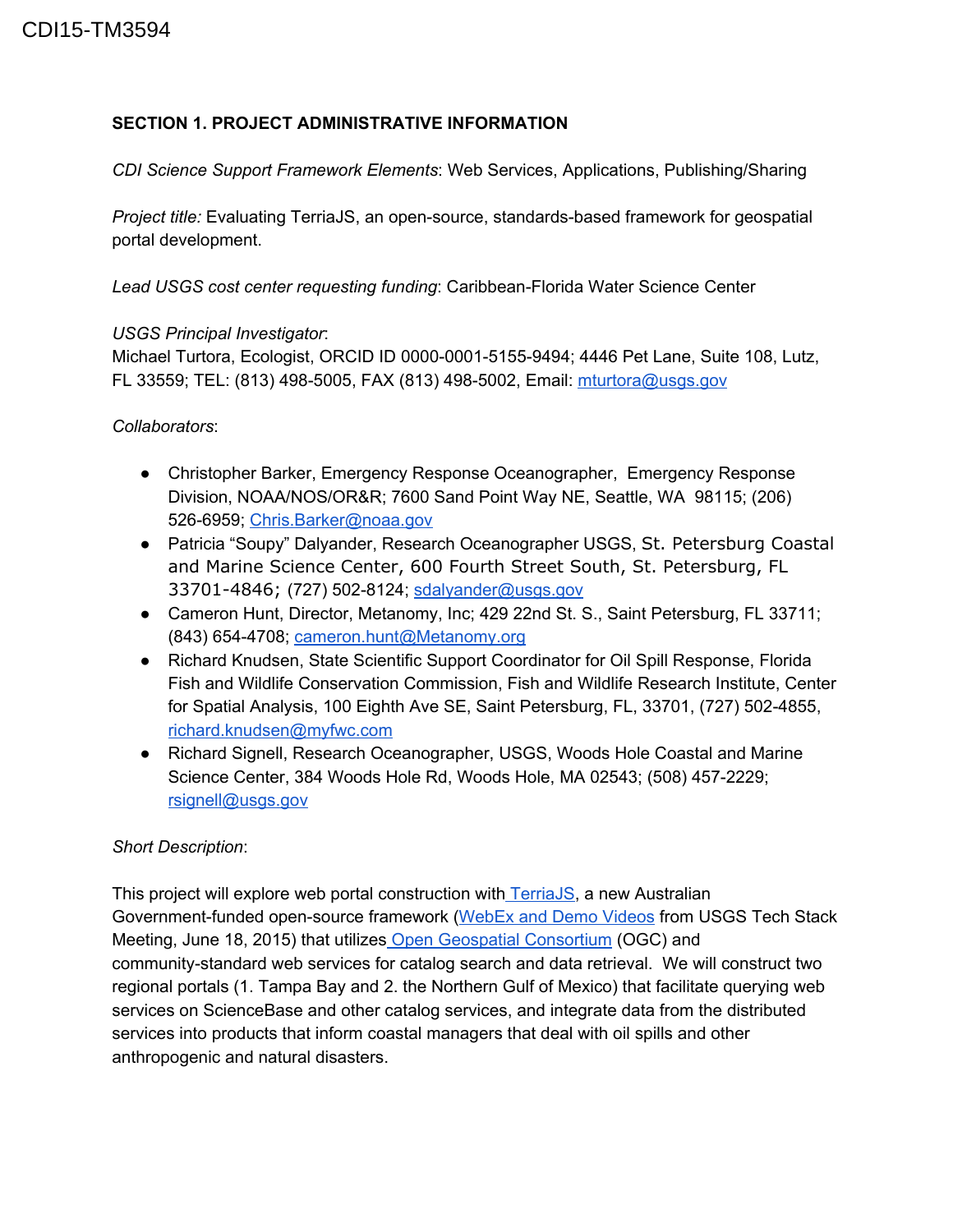*List of anticipated deliverables from the project*:

- Reporting on the feasibility, applicability and resources required to develop geospatial data portals based on the TerriaJS infrastructure. This will be documented on Github (either on the TerriaJS repository or a new USGS repository), at the CDI annual meeting, and linked from the CDI wiki.
- Web Portals for Tampa Bay and the Northern Gulf of Mexico. The Tampa Bay portal will be hosted at [tampabaymap.org](http://tampabaymap.org/) and the Northern Gulf of Mexico portal will be hosted at USGS.
- Software and documentation enhancements will be contributed back to the community via TerriaJS Github Pull Requests or Wiki improvements.

| <b>Budget Category</b>                                          | Federal Funding<br>"Requested" | Matching Funds<br>"Proposed" |
|-----------------------------------------------------------------|--------------------------------|------------------------------|
| 1. PERSONNEL (SALARIES including benefits):                     |                                |                              |
| Federal Personnel Total                                         | \$32,000                       | \$18,250                     |
| Collaborator Personnel Total:                                   | \$                             | \$12,250                     |
| <b>Total Salaries:</b>                                          | \$32,000                       | \$30,500                     |
| 2. TRAVEL EXPENSES:                                             |                                |                              |
| Travel Total (Per Diem, Airfare, Mileage/Shuttle) x 2 of Trips: | $$3,000$ \$                    |                              |
| Other expenses (e.g. registration fees):                        | \$300 \$                       |                              |
| <b>Total Travel Expenses:</b>                                   | \$3,300                        | \$0                          |
| 3. OTHER DIRECT COSTS: (itemize)                                |                                |                              |
| Equipment (inc. software, hardware, purchases/rentals):         | $\frac{1}{2}$                  | \$                           |
| <b>Publication Costs:</b>                                       | \$                             | \$                           |
| Office supplies, Training, Other Expenses (specify):            | \$                             |                              |
| <b>Total Other Direct Costs:</b>                                | \$0                            | \$0                          |
| <b>Total Direct Costs:</b>                                      | \$35,300                       | \$30,500                     |
| Indirect Cost (#%):                                             | \$13,414                       | \$0                          |
| <b>GRAND TOTAL:</b>                                             | \$48,714                       | \$30,500                     |

#### **SECTION 2. ESTIMATED BUDGET**

# **SECTION 3. PROJECT SUMMARY**

In the past, web portals have been developed at relatively high effort and cost, with web developers working with highly skilled data specialists on custom solutions that meet user needs. TerriaJS holds the promise of making web portal construction much cheaper and easier, as well as accessible to a wider community. We propose to evaluate TerriaJS by using it to build two portals, gathering knowledge of applicability, performance and ease of use, and documenting best practices and lessons learned so that the USGS and the entire geospatial and met-ocean community can benefit.